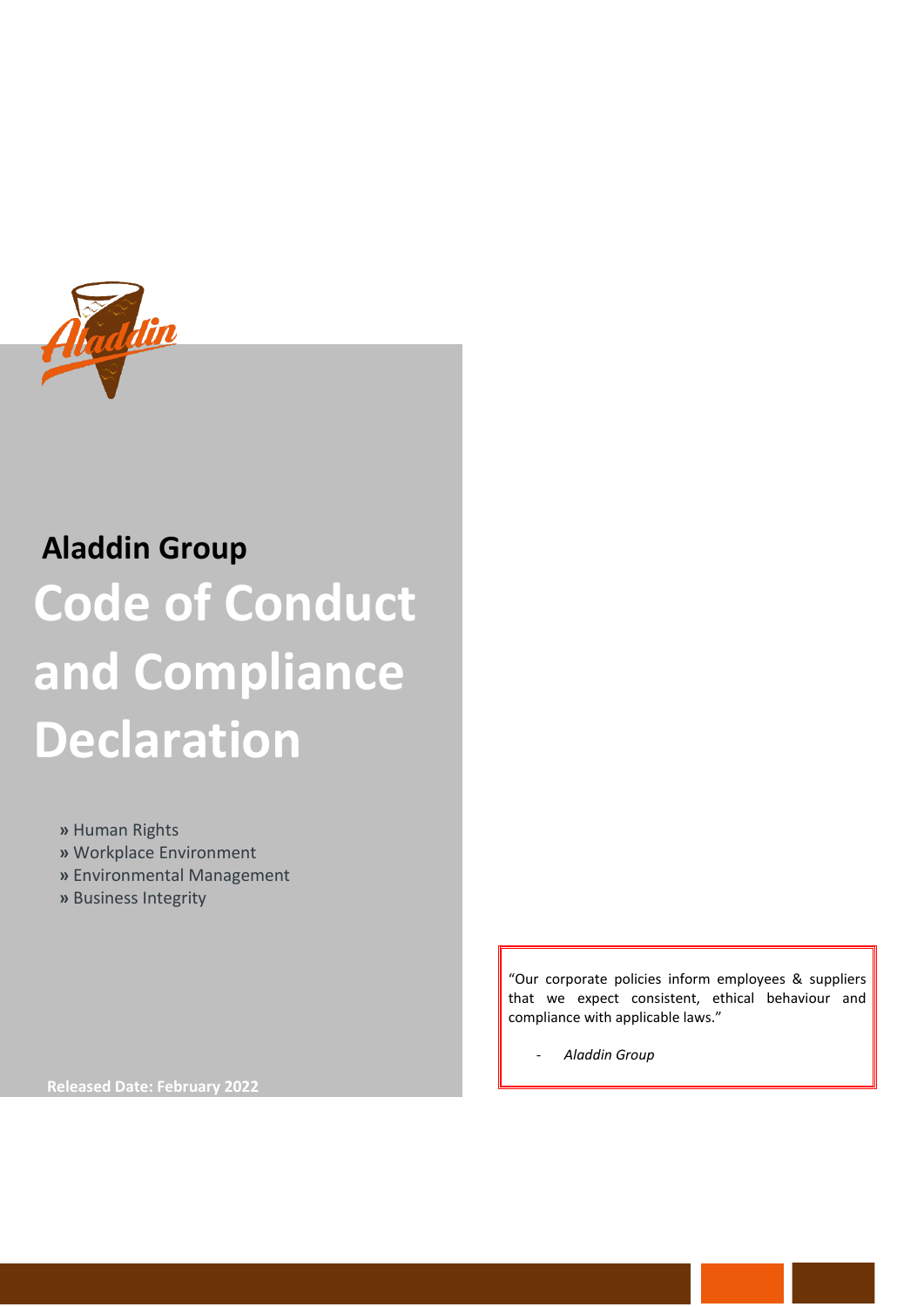# **Introduction**

#### **Over 40 Years of Experiences**

Aladdin has been producing ice-cream products trusted and enjoyed by generations of customers in the Asia Pacific region since 1971. Today, the Aladdin group of companies continue to operate in the region with its headquarters in Singapore and bakeries in Malaysia and Indonesia. Having strong knowledge and understanding of local markets and cultures gives us an advantage and we are able to serve you much better.

At Aladdin, we focus on performance, quality and efficiency. Our staff are encouraged to constantly challenge themselves to develop new approaches and put fresh ideas into our operations. Our R & D team work with many clients to brainstorm and produce new and innovative lines of products to suit to the various needs of the market.

With our state-of-the-art machines and ISO 22000:2005 certification, you can be assured of consistent, high quality and tasty cones and wafers.

"We committed to comply with IWAYS, SEDEX and SWA Requirements as stated in conventions defined in the Fundamental Principles of Rights at Work, ILO declaration and another UN standard on environment."

- *Aladdin Group*

#### **Our Products**

Being a well established and trusted brand since 1971, Aladdin has been serving various sectors in the market with a wide range of product offerings. The 3 key sectors include Manufacturers, Cafés & Restaurants and Modern Trade.

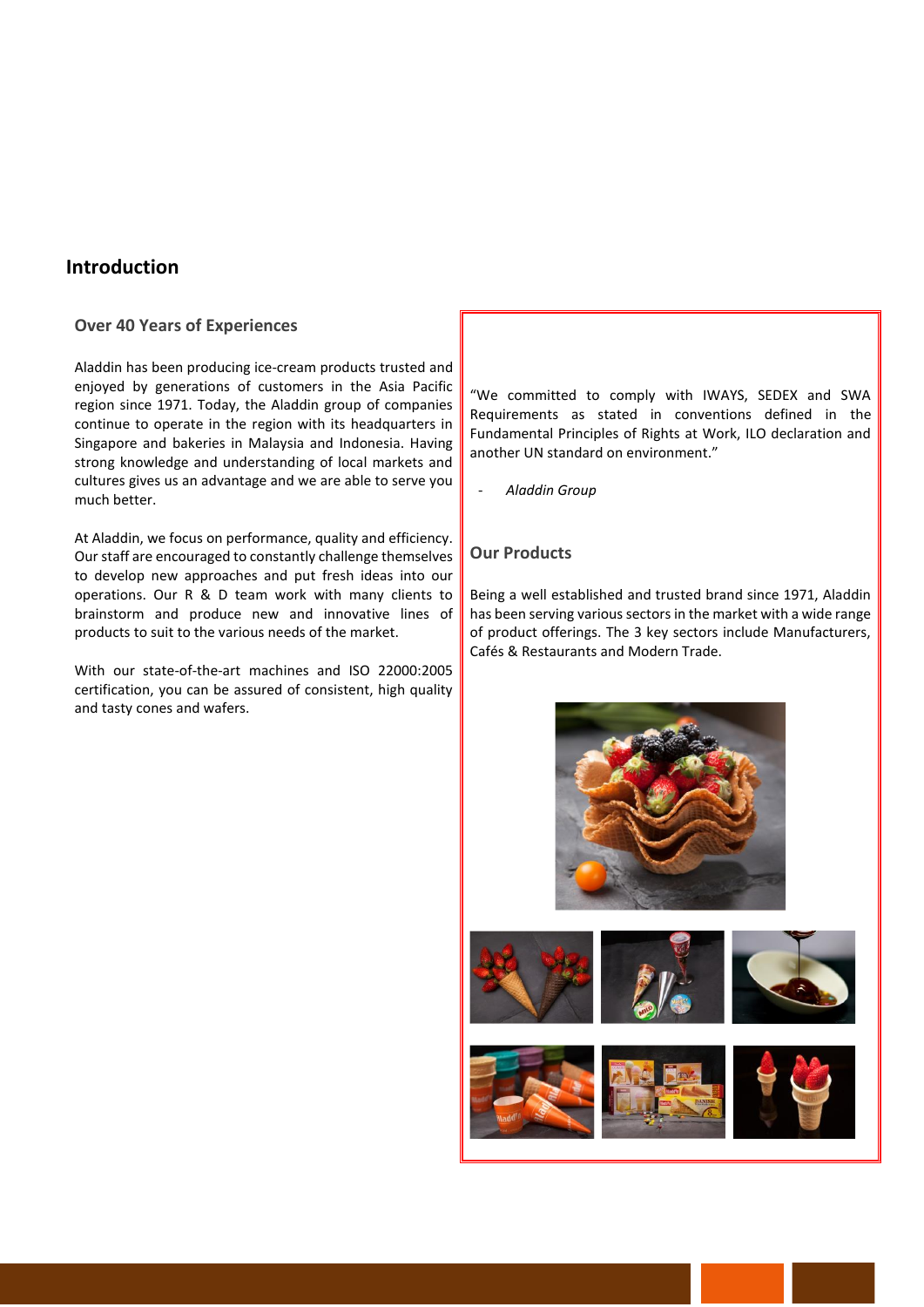# **Aladdin Core Values**

Since its inception, Aladdin Group has been fully committed to conducting the business with integrity and with the highest ethical standards, and to comply with all applicable laws and regulatory requirements for the prevention of corruption, bribery and extortion. The Group has zero tolerance toward corruption and bribery.

Aladdin Group has introduced this policy to supplement its commitment to our Code of Conduct, and to ensure that appropriate ethical conduct is applied consistently across the Group.

Our ethical business practices apply to all employees, in relation to our dealings with our people, agents, clients, suppliers, subcontractors, competitors, government officials, the public and investors in all our operating countries. Our corporate policies inform employees & suppliers that we expect consistent, ethical behaviour and compliance with applicable laws.

We have a duty to act responsibly and to show the highest levels of ethical and moral stewardship.

The objectives of this policies are to:

- Support our commitment to be a responsible business and develop mutually beneficial and sustainable relationships with our stakeholders, based on trust and co-operation;
- Treat all our stakeholders appropriately;
- ➢ Promote safe and fair working conditions, including the responsible management of environmental and social issues within our supply chain by ensuring our suppliers comply with our Supplier Code of Conduct, our policies and other legal requirements.

"Aladdin strongly believes that we can do good business while being a good business. This is pre-condition to our future growth that will be achieved along with suppliers that share our vision and ambition".

"We recognise that our business has an impact in particular people's working conditions, safety and health of as well as the environment, both locally and globally. By doing good business ethic we will do a good business".

#### **Our Vision**

Our vision is of a world in which everyone has an Aladdin cone in their hand

#### **Our Mission**

By constantly innovating, providing solutions and creating strong bonds, our business partners and ice cream lovers will enjoy high quality, great tasting products that leave them 100% satisfied

#### **Our values**

**Integrity:** Relationships we foster passionately with our customers and partners are built on trust, honesty and reliability

**Innovation:** To constantly look for new ideas and solutions to achieve new breakthroughs for our customers

**Quality:** To ensure that quality ingredients are used so that we offer high quality cones to our customers.

**Service Excellence:** We are committed, focused and professional, meeting our customer's expectations in service excellence.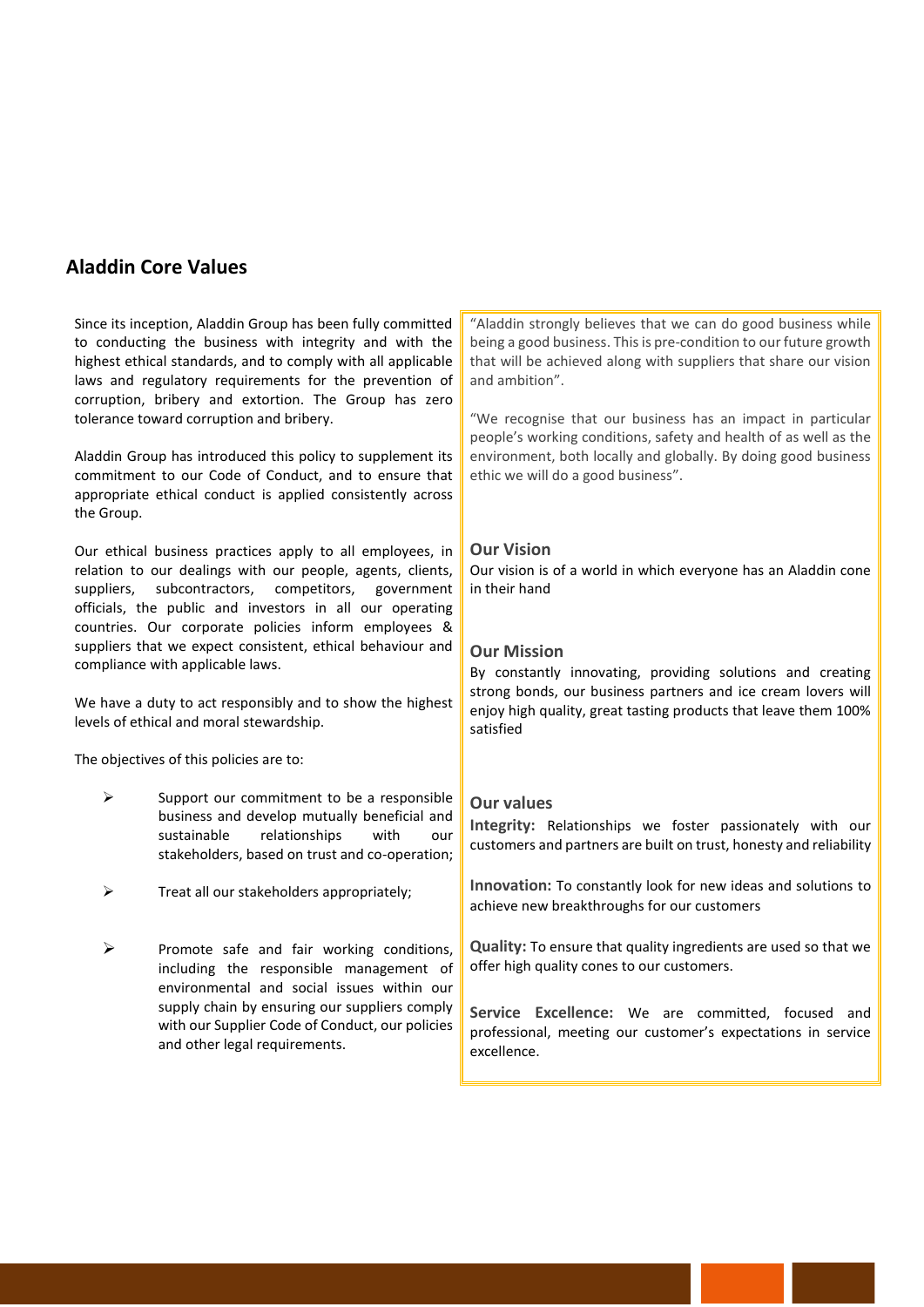# **Aladdin Supplier Code of Conduct**

At Aladdin, our Core Values are important in the way we do business, and we expect our suppliers to respect and promote these values. We strive to develop and strengthen partnerships based on transparency, collaboration and mutual respect. We recognize that our suppliers are independent businesses and the exclusive employers of their employees. However, the actions of our business partners can be attributed to Aladdin, affecting our reputation and the level of trust we have earned from customers and others. We value suppliers operating in different legal and cultural environments around the world. At a minimum, we require that all suppliers and their facilities to meet the standards and promote the principles outlined in this Code of Conduct, which aim to advance Aladdin commitment to all aspects of sustainability (ethical, environmental and economic). Visit [www.aladdin.com.sg](http://www.aladdin.com.sg/) for information on Aladdin commitment to sustainability.

The provisions of this Code are in addition to, and not in lieu of, the provisions of any agreement or legal contract between the supplier and Aladdin or any of its affiliates. We expect suppliers to maintain their supply chains, including subcontractors and third-party labor agencies, to the same standards contained in this Code. This Code does not create any right or benefit of third-party beneficiaries for suppliers, subcontractors, their respective employees or any other party.

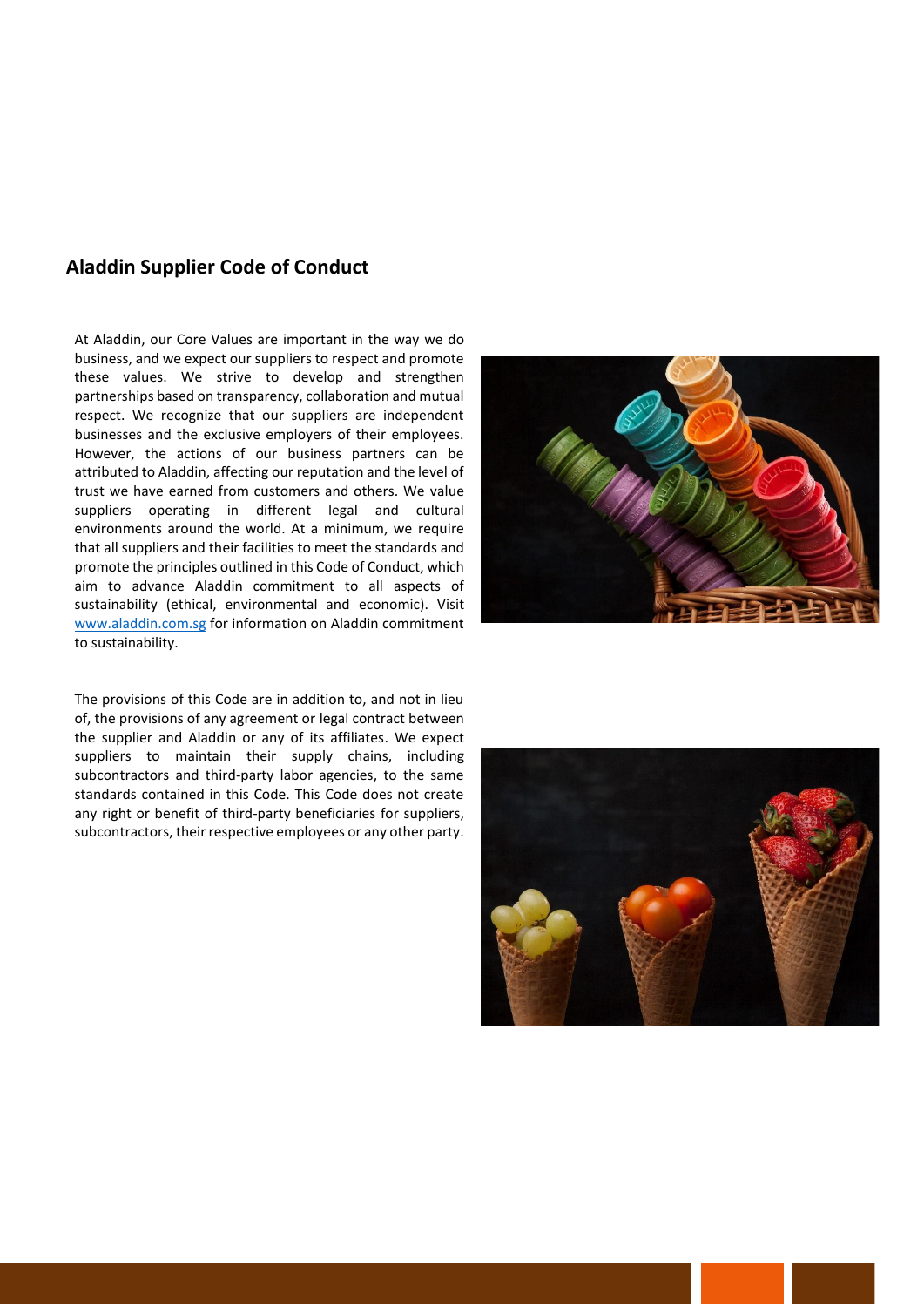# **Aladdin Supplier Code of Conduct**

#### **Human Right**

**Freedom of Association:** Suppliers shall respect the rights of workers to associate or not to associate with any group, as permitted by and in accordance with all applicable laws and regulations.

**Employment Status:** Suppliers shall employ workers who are legally authorized to work in their location and facility and are responsible for validating employees' eligibility to work status through appropriate documentation.

**Employment Practices:** Suppliers shall not use any form of slave, forced, bonded, indentured, or involuntary prison labor. They shall not engage in human trafficking or exploitation, or import goods tainted by slavery or human trafficking. They shall not retain employees' government-issued identification, passports or work permits as a condition of employment

**Anti-Discrimination and Fair Treatment:** Suppliers shall promote and maintain a workplace free from discrimination and treat their employees with fairness, dignity and respect. No form of physical, sexual, psychological or verbal harassment or abuse shall be tolerated.

**Working Hours and Rest Days:** Employees shall be allowed at least one day off every seven days, and any overtime worked shall be voluntary. If local law allows, employees may voluntarily work overtime on rest days, provided that they are allowed at least one day off within the next seven days. Continuous working days are never to exceed 21 days without a rest day.

**Underage Labor:** Suppliers shall ensure that no underage labor has been used in the production or distribution of their goods or services. A child is any person under the minimum employment age according to the laws of the facility's country, or, in the absence of law, under the minimum age for completing required education. Suppliers shall not employ anyone younger than 14, regardless of the country's minimum working age.

**Wages and Benefits:** Suppliers shall ensure that their workers are paid lawful wages, including overtime, premium pay, and equal pay for equal work without discrimination. There shall be no disciplinary deductions from pay.

#### **Workplace Environment**

Suppliers shall ensure that all workers receive communication and training on emergency planning and safe work practices. In addition, suppliers shall have systems to prevent, detect and respond to potential risks to the safety, health and security of all employees.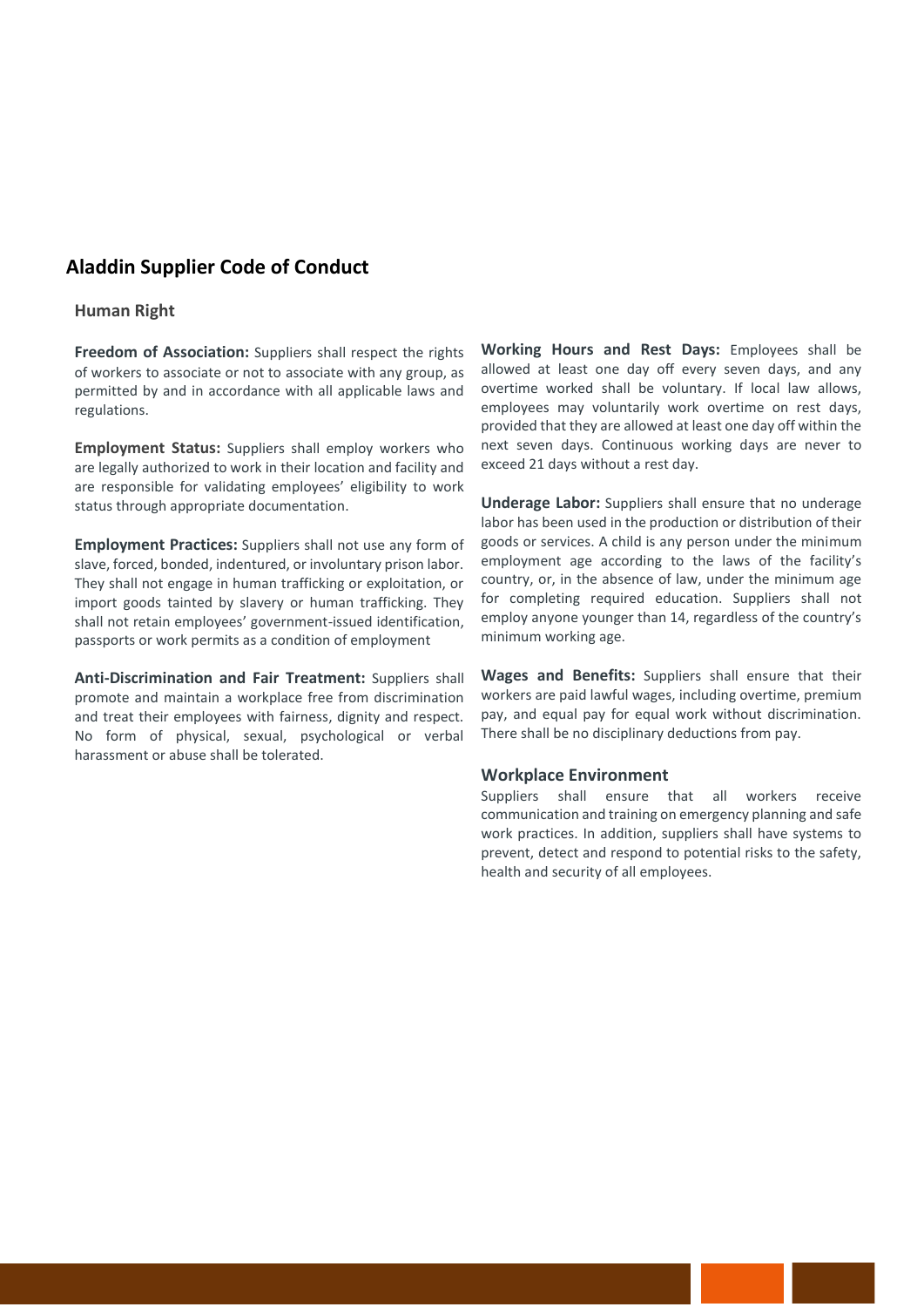# **Aladdin Supplier Code of Conduct**

#### **Environmental Management**

Suppliers are responsible for managing, measuring and minimizing the environmental impact of their facilities. Specific focus areas include air emissions, waste reduction, recovery and management, water use and disposal, and greenhouse gas emissions.

#### **Business Integrity**

**Compliance with Law:** Suppliers' business activities shall comply with applicable laws and regulations in the countries and jurisdictions in which they operate. This Code applies to activities in the locations where suppliers' goods are produced, where any related services are performed, and where the goods enter the supply chain.

**Anti-Bribery:** Suppliers shall not engage in any form of bribery, kickbacks, corruption, extortion or embezzlement. Suppliers shall not take any action that would violate, or cause Aladdin's to violate, any applicable anti-bribery law or regulation, including the Anti Corruption & Bribery Act.

**Audits and Assessments:** Aladdin reserves the right to audit compliance with this Code. Audits are facility inspections that include employee interviews and a review of supplier records and business practices. Such audits are conducted by Aladdin or its approved monitoring firm. If an audit identifies a violation of this Code, suppliers shall act promptly to correct the situation to Aladdin satisfaction.

**Books and Records:** Suppliers shall maintain accurate and transparent books, records and accounts to demonstrate compliance with applicable laws and regulations and this Code.

**Confidentiality:** Suppliers shall safeguard Aladdin information by keeping it secure, limiting access, and avoiding discussing or revealing such information in public places. These requirements extend even after the conclusion of a supplier's business relationship with Aladdin.

**Grievance Mechanism:** Suppliers shall create internal programs for handling reports of workplace grievances, including anonymous reports.

**Whistle-blower Protection:** Suppliers are responsible for prompt reporting of actual or suspected violations of law, this Code, the Standards of Business Conduct for Aladdin employees, or the Aladdin Supplier. This includes violations by any employee or agent acting on behalf of either the supplier or Aladdin guidance documents. Such programs shall protect worker whistle-blower confidentiality and prohibit retaliation.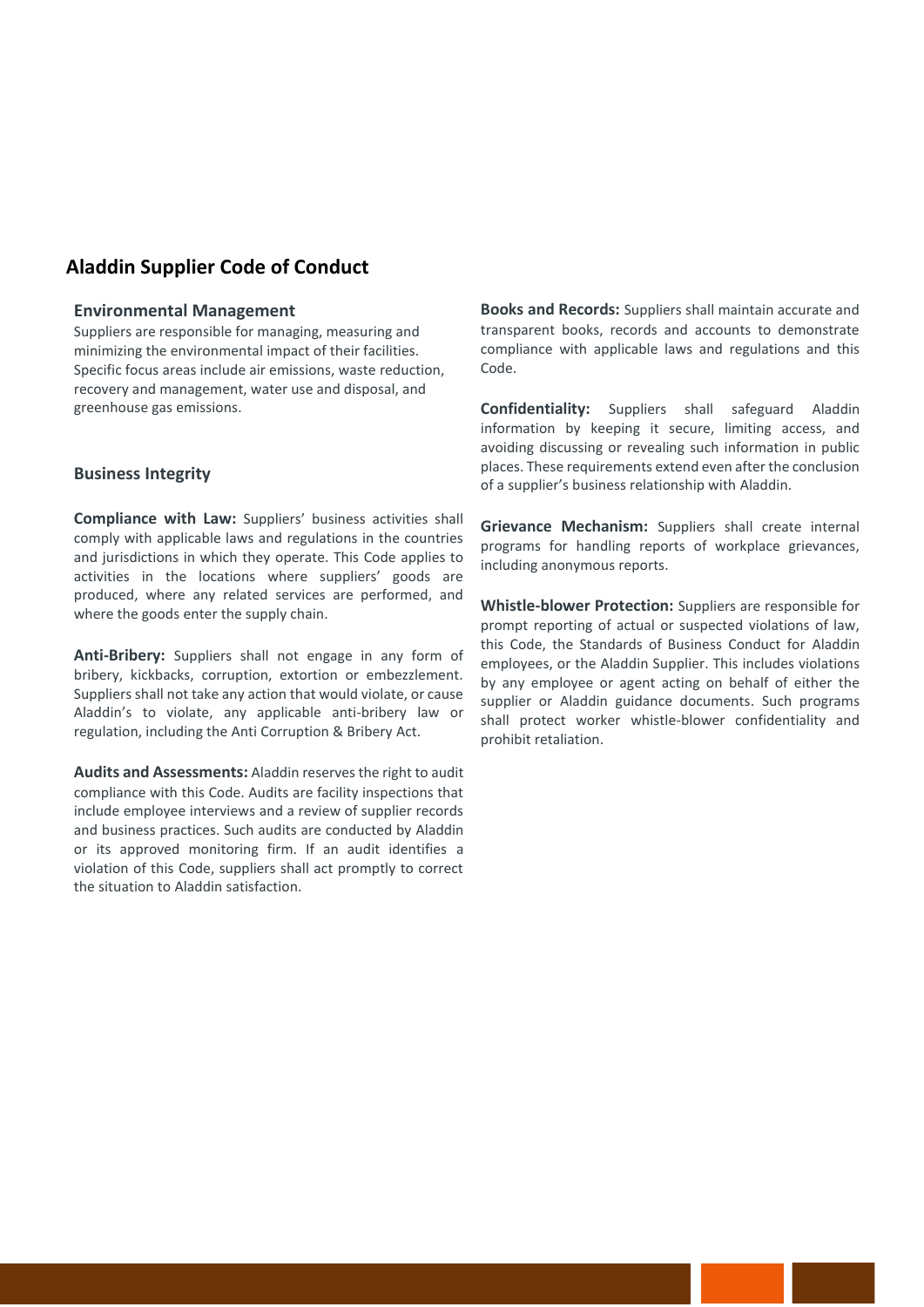# **COMPLIANCE** DECLARATION

# ALADDIN GROUP

We, the undersigned herby confirm:

- 1. That we have received and taken due note of the version 2022 of the Aladdin Supplier Code of Conduct (the "Code") and commit ourselves, in addition to our commitments as set out in the supply agreements with Aladdin, to fully comply with its principles and requirements.
- 2. That we agree that Aladdin or a third party appointed by Aladdin may carry out periodic, unannounced inspections / audits on our facilities to verify our compliance with the Code.
- 3. That we effectively communicate the contents of the Code to our employees, agents, subcontractors and suppliers and ensure all measures required are implemented accordingly.

We also confirm that we have noted that compliance to the Code is an essential prerequisite for business relations between Aladdin and us as Supplier for Aladdin.

| Name:            | Name:                   |
|------------------|-------------------------|
| Position:        | Position:               |
| Company Name:    | Company Name:           |
| Company Address: | <b>Company Address:</b> |
| Date:            | Date:                   |
| Signature:       | Signature:              |
| Company stamp:   |                         |

The Compliance Declaration must be signed by a duly authorized representative of the company and returned to the assigned Aladdin contact within 15 working days of receipt.